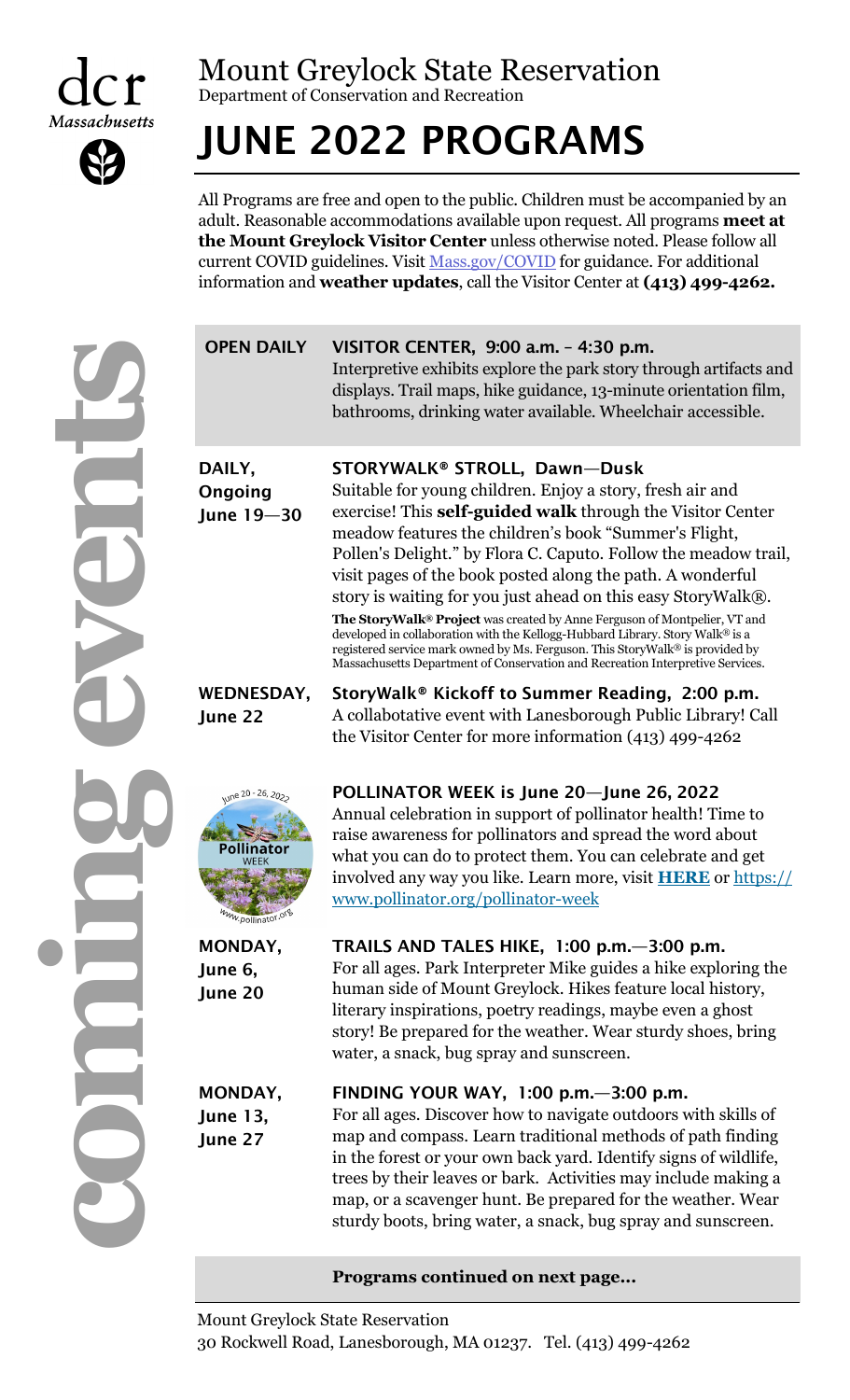



**STATE** 

### Mount Greylock State Reservation

Department of Conservation and Recreation

# JUNE 2022 PROGRAMS

All Programs are free and open to the public. Children must be accompanied by an adult. Reasonable accommodations available upon request. All programs **meet at the Mount Greylock Visitor Center** unless otherwise noted. Please follow all current COVID guidelines. Visit [Mass.gov/COVID](https://www.mass.gov/covid-19-updates-and-information) for guidance. For additional information and **weather updates**, call the Visitor Center at **(413) 499-4262.**

**Programs continued from previous page.**

| p<br>ı | WI<br>Ju<br>Ju |
|--------|----------------|
|        |                |
|        | WI<br>Ju       |
|        |                |
|        | WI<br>Ju<br>Ju |
|        | Tŀ<br>Ju<br>Ju |
|        | Τŀ<br>Ju       |
|        |                |

|                                                                                    | r rograms continued from previous page.                                                                                                                                                                                                                                                                                                                                                                                                                                                                                                                                                                                                                           |
|------------------------------------------------------------------------------------|-------------------------------------------------------------------------------------------------------------------------------------------------------------------------------------------------------------------------------------------------------------------------------------------------------------------------------------------------------------------------------------------------------------------------------------------------------------------------------------------------------------------------------------------------------------------------------------------------------------------------------------------------------------------|
| WEDNESDAY,<br><b>June 15,</b><br>June 29                                           | MOUNTAIN MINDFULNESS, 10:00 a.m. start time<br>For ages teen and up. De-stress and get re-connect with<br>nature! Explore healthy, mind-body techniques: yoga, walking<br>meditation, and Forest Bathing- a guided slow, intentional<br>woodland walk to find a meditative spot. Then relax into a<br>conscious mindful state. Sessions guided by certified teachers<br>and vary in duration, 20-120 minutes. Beginners welcome!<br>Call ahead for weekly program information and<br><b>meeting locations</b> , or, visit us on https://www.facebook.com/<br>DCRMountGreylock/, or visit http://www.facebook.com/<br>events/304631915084186/ for June 29 program. |
| <b>WEDNESDAY,</b><br>June 15                                                       | GEOCACHING 101, 1:00 p.m. - 2:30 p.m.<br>For all ages. Engage your tech-savvy kids with the natural<br>world. Try geocaching ( <i>JEE-oh-cash-ing</i> )! This outdoor<br>activity combines hiking with a tech-aided treasure hunt.<br>Learn the basics. Head out on the trail to test out your new<br>skills. Can you find the hidden treasure? Beginners welcome!<br>No experience or digital device necessary. You may bring your<br>digital device, download the free <b>geocaching.com app</b> .<br>Children under 18 must be accompanied by an adult.<br>Inclement weather cancels. For more info call the Visitor<br>Center.                                |
| <b>WEDNESDAY,</b><br>June 8,<br>June 22<br>THURSDAY,<br><b>June 16,</b><br>June 30 | NICE AND EASY TRAIL HIKE, 10:00 a.m. - 12:30 p.m.<br>Easy-paced, one to 3-mile guided hikes geared toward<br>seniors, but open to all ages. A wonderful opportunity to<br>join other hiking enthusiasts! Dress for variable weather and<br>wear sturdy boots. Hiking poles recommended. Bring drinking<br>water, bug repellant and a snack. Program duration 90<br>minutes-2 hours. Inclement weather cancels. NOTE:<br>Meeting locations vary. For updates call the Visitor<br>Center (413) 499-4262.                                                                                                                                                            |
| THURSDAY,<br>June 9                                                                | RANDOM RAMBLINGS, $10:00$ a.m. $-12:30$ p.m.<br>For all ages. Fun guided hikes with a Park Interpreter. Hikes<br>feature seasonal topics with trail locations based on group<br>ability. Be prepared for the weather. Wear sturdy shoes, bring<br>water, a snack, bug spray and sunscreen.                                                                                                                                                                                                                                                                                                                                                                        |

### **Programs continued on the next page...**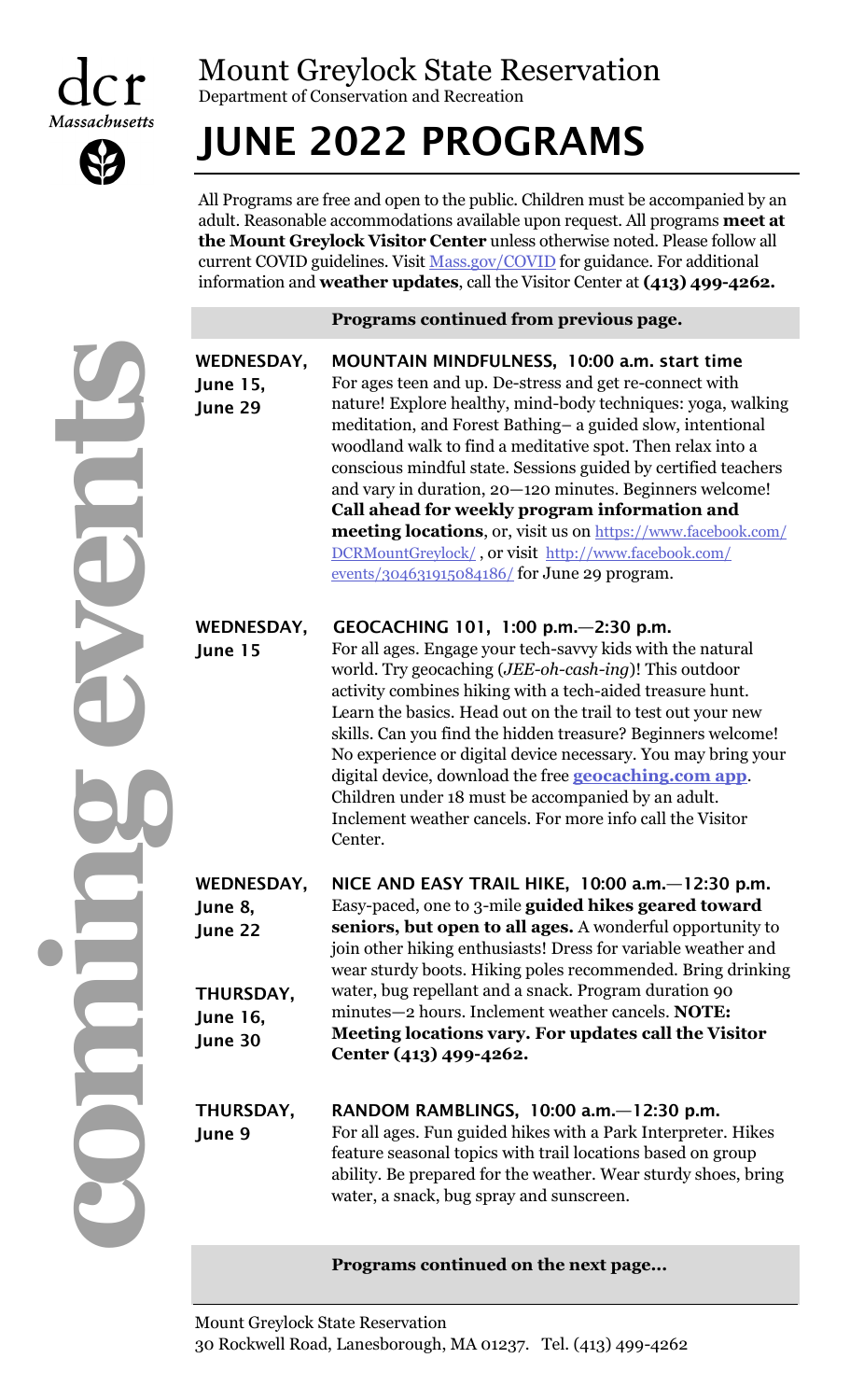

# Mount Greylock State Reservation

Department of Conservation and Recreation

# JUNE 2022 PROGRAMS

All Programs are free and open to the public. Children must be accompanied by an adult. Reasonable accommodations available upon request. All programs **meet at the Mount Greylock Visitor Center** unless otherwise noted. Please follow all current COVID guidelines. Visit [Mass.gov/COVID](https://www.mass.gov/covid-19-updates-and-information) for guidance. For additional information and weather updates, call the Visitor Center at **(413) 499-4262.**

**comme events** 

|                                       | Programs continued from previous page.                                                                                                                                                                                                                                                                                                                                                                                                                                                |
|---------------------------------------|---------------------------------------------------------------------------------------------------------------------------------------------------------------------------------------------------------------------------------------------------------------------------------------------------------------------------------------------------------------------------------------------------------------------------------------------------------------------------------------|
| FRIDAY,<br><b>June 10,</b><br>June 17 | DISCOVER GREYLOCK HIKES, 1:00 p.m. - 3:00 p.m.<br>All ages. Hike with a Park Interpreter to explore exciting,<br>hidden features of Mount Greylock. Hike may include<br>waterfalls, flora and fauna, and historic sites, incorporates<br>trail skills, outdoor stewardship, and bear awareness. Be<br>prepared for the weather. Wear sturdy shoes, bring water, a<br>snack, bug spray and sunscreen.                                                                                  |
| FRIDAY,<br>June 24                    | GREYLOCK EXPLORER'S CLUB, 1:00 p.m. - 3:00 p.m.<br>Ideal for ages $8-12$ , but open to all ages. Have fun as an<br>outdoor explorer discovering Mount Greylock. Learn skills to<br>identify signs of wildlife and trees by their leaves or bark.<br>Identify topographic features like water sources, trails and<br>geology. Topics change each week and offer various hands-on<br>activities. Be prepared for the weather. Wear sturdy shoes,<br>bring water, a snack and bug spray. |
| FRIDAY,<br>June 24                    | FIREFLY FROLIC, 8:30 p.m. $-10:00$ p.m.<br>All ages. Did you know that watching fireflies can be fun for<br>you AND safe for bugs? Come learn about fireflies and how to<br>best view these mystical glowing lights of summer! Play a<br>game inside the Visitor Center. Learn safe "catch and release"                                                                                                                                                                               |

game inside the Visitor Center. Learn safe "catch and release" methods you can use at home. Then take a short walk outside to see fireflies. Dress for evening conditions. Bring a flashlight or BLUE LIGHT headlamp. Bring a small butterfly net if you have one, but please NO GLASS OR ANY COLLECTION DEVICES be used outdoors. **NOTE: space is limited, please pre-register** for this program at [https://](https://june24_firefly_frolic.eventbrite.com) [june24\\_firefly\\_frolic.eventbrite.com](https://june24_firefly_frolic.eventbrite.com)

|                      | SATURDAYS & SCENIC SUMMIT TOURS, 1:00 p.m. and 2:00 p.m.       |
|----------------------|----------------------------------------------------------------|
| <b>SUNDAYS,</b>      | All ages. Park Interpreter-guided short and easy walk along    |
| Ongoing              | paths explore the cultural landscape and unique ecology of the |
|                      | highest point in Massachusetts. Wheelchair accessible. Meet at |
| <b>Except June 4</b> | the circular relief map at the Summit. Program duration 20–    |
|                      | 30 minutes. Parking fee may apply.                             |

### **Programs continued on the next page...**